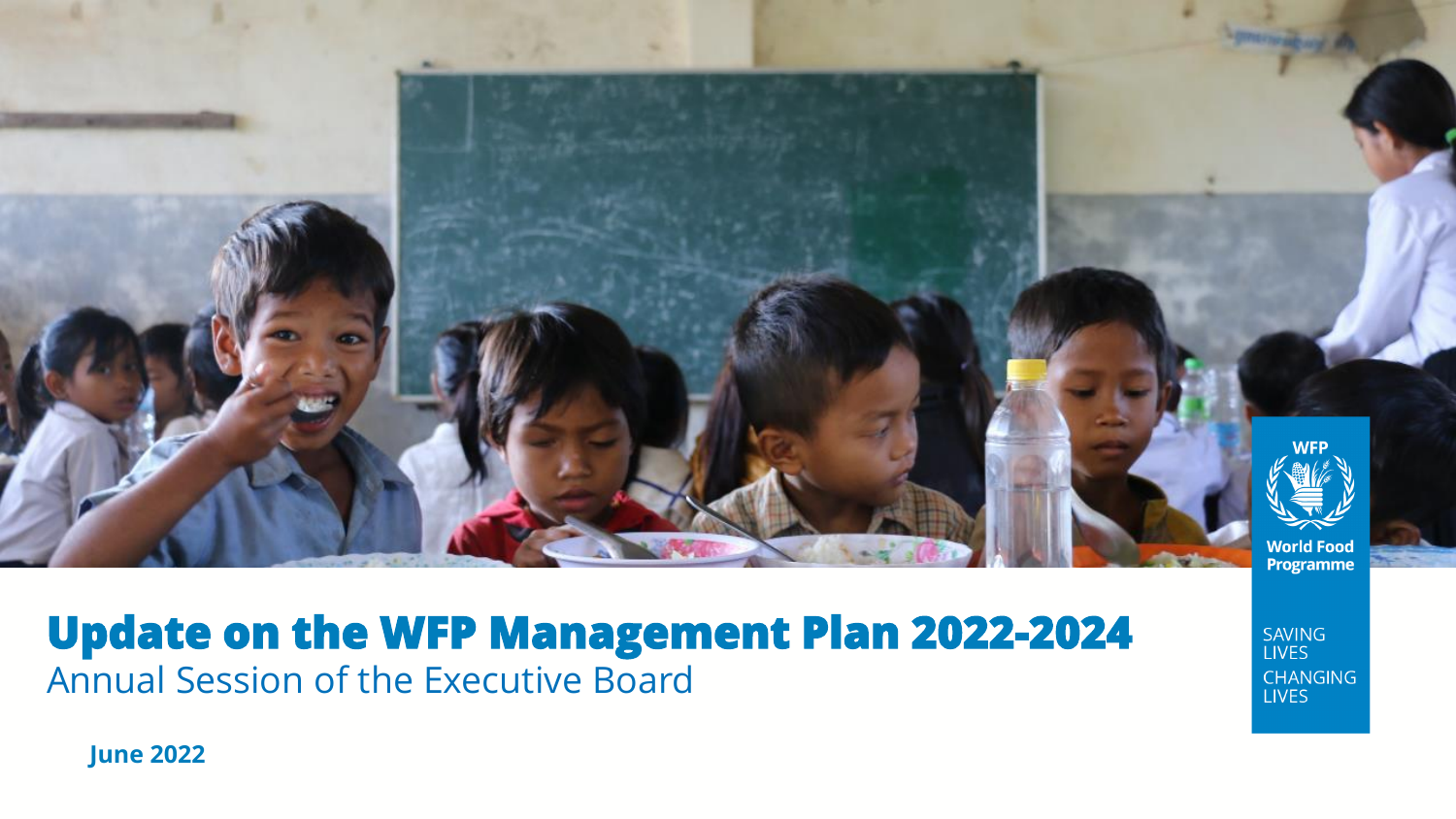### **Draft Decisions**

**At the 2022 Annual Session, the EB will be asked** 

#### **to take note of:**

- The 2022 approved needs-based plan of **USD 17.1 billion** as of 31 March 2022
- The increased contribution forecast for 2022 from **USD 8.4 billion to USD 9.5 billion**
- Release of an additional PSA of **up to 2% of the USD 1.1 billion increase** of the forecasted 2022 contribution income by the ED
- The **updates** on the bottom-up strategic budgeting exercise

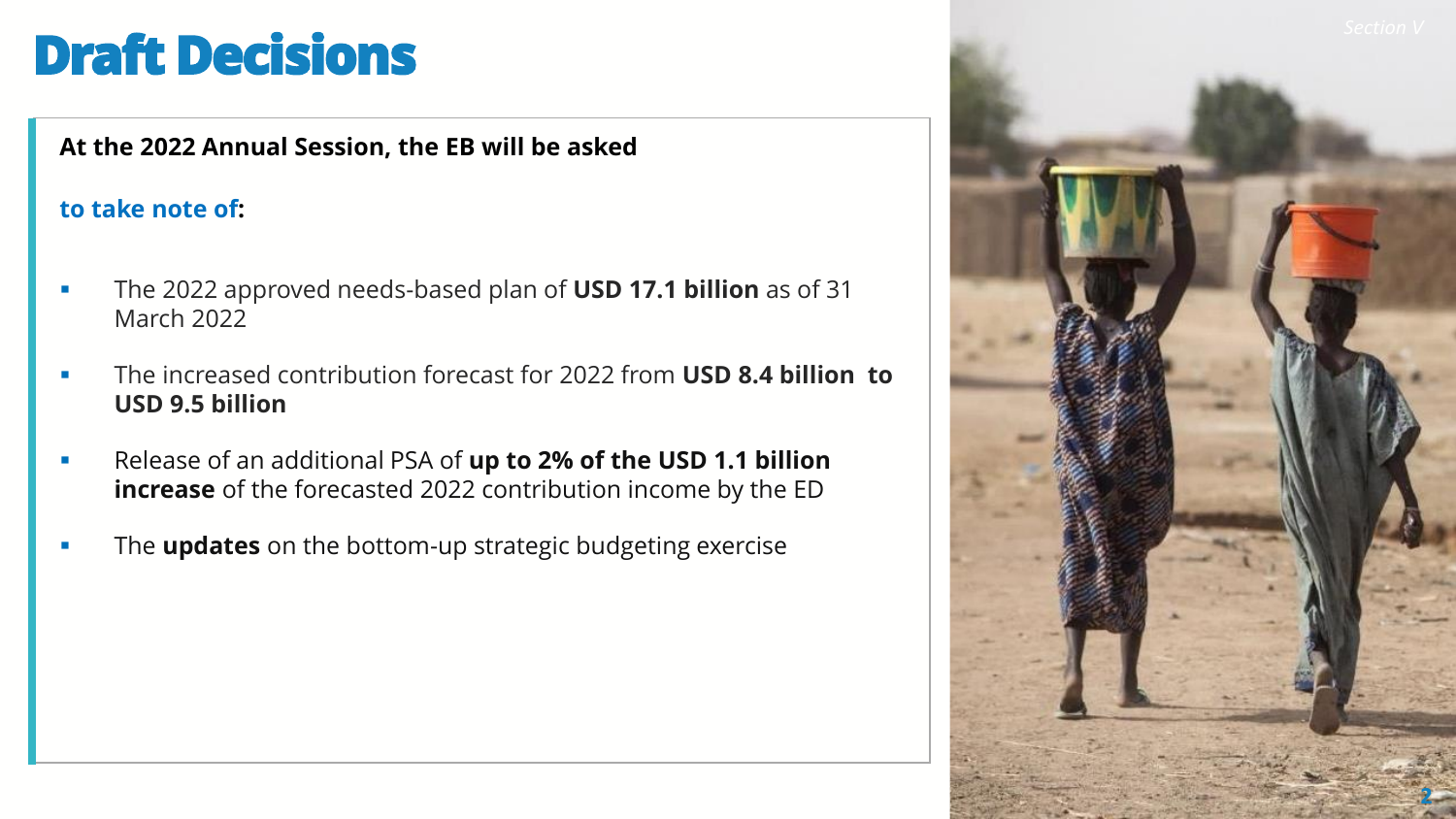## **Draft Decisions**

#### **At the 2022 Annual Session, the EB will be asked**

#### **to decide:**

- **Expand the 4% ISC rate** in exceptional situations for IFI contributions:
	- revise General Rule XIII.4 (e)
	- ii. Describe the exception—government not internationally recognized or ineligible
	- iii. retroactively apply the 4% ISC to a contribution to Afghanistan

#### **to approve:**

- USD 23.4 million from the PSA equalization account
	- USD 8 million for the Wellness Program Fund;
	- ii. USD 15.4 million for CCI on Strategic Plan and Corporate Results Framework.
- USD 185 million from the **unearmarked portion of the General Fund** 
	- i. USD 100 million to strengthen the Immediate Response Account;
	- ii. USD 55 million to establish a changing lives transformation fund; and
	- iii. USD 30 million to replenish the Emerging Donor Matching Fund.

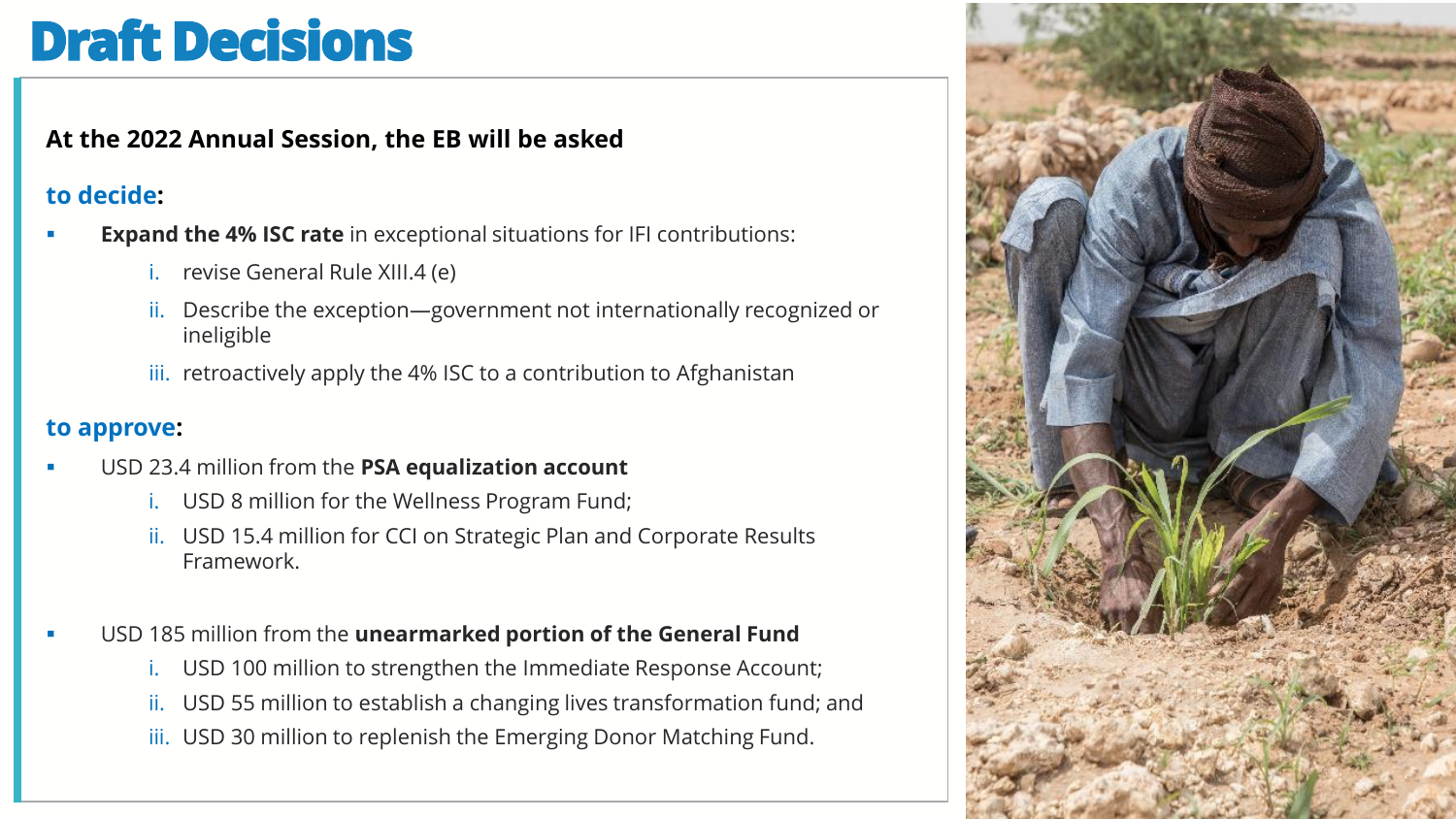# **Expanding the 4% ISC Rate**

#### **Current regulations and rules**

WFP as **direct recipient** of IFI financing with no national government involvement – **6.5% ISC rate applied**

WFP as **indirect recipient** via a contribution from the national government where WFP is the government's implementing partner on IFI funds provided as loans or grants to national governments – **4% ISC rate applied**

#### **Proposed expansion**

**Apply 4%** when WFP is a direct recipient of IFI funds because the government is not recognized or is ineligible to receive IFI funding

- IFIs consider these funds as "country owned"
- WFP aligns with UN practice in classifying IFI funds in these situations as programme country funding which are accorded preferential ISC rates

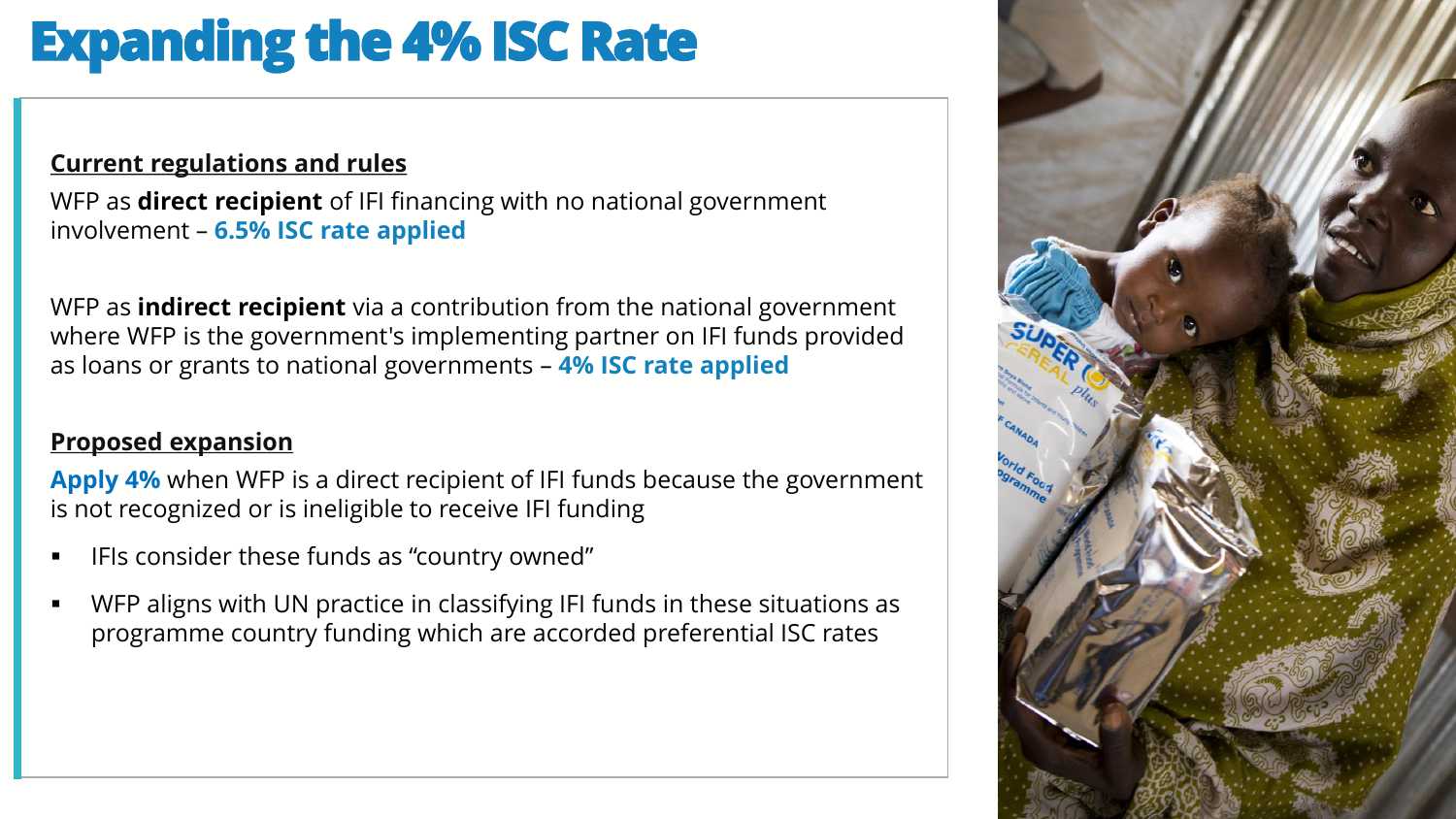### **CCI on Strategic Plan and Corporate Results Framework - USD 15.4 M**

#### **Deliverables**

- Alignment of planning and performance reports to the new CRF and enhanced alignment to the UN Cooperation Framework
- Digital transformation of end-to-end planning to reporting processes
- More efficient monitoring and reporting against the Strategic Plan.

#### **Requested funding covers**

- Business costs for 2022 and 2023
- Technology costs for 2022 only. Additional funding for technology in 2023 will be proposed in the Management Plan 2023-2025.